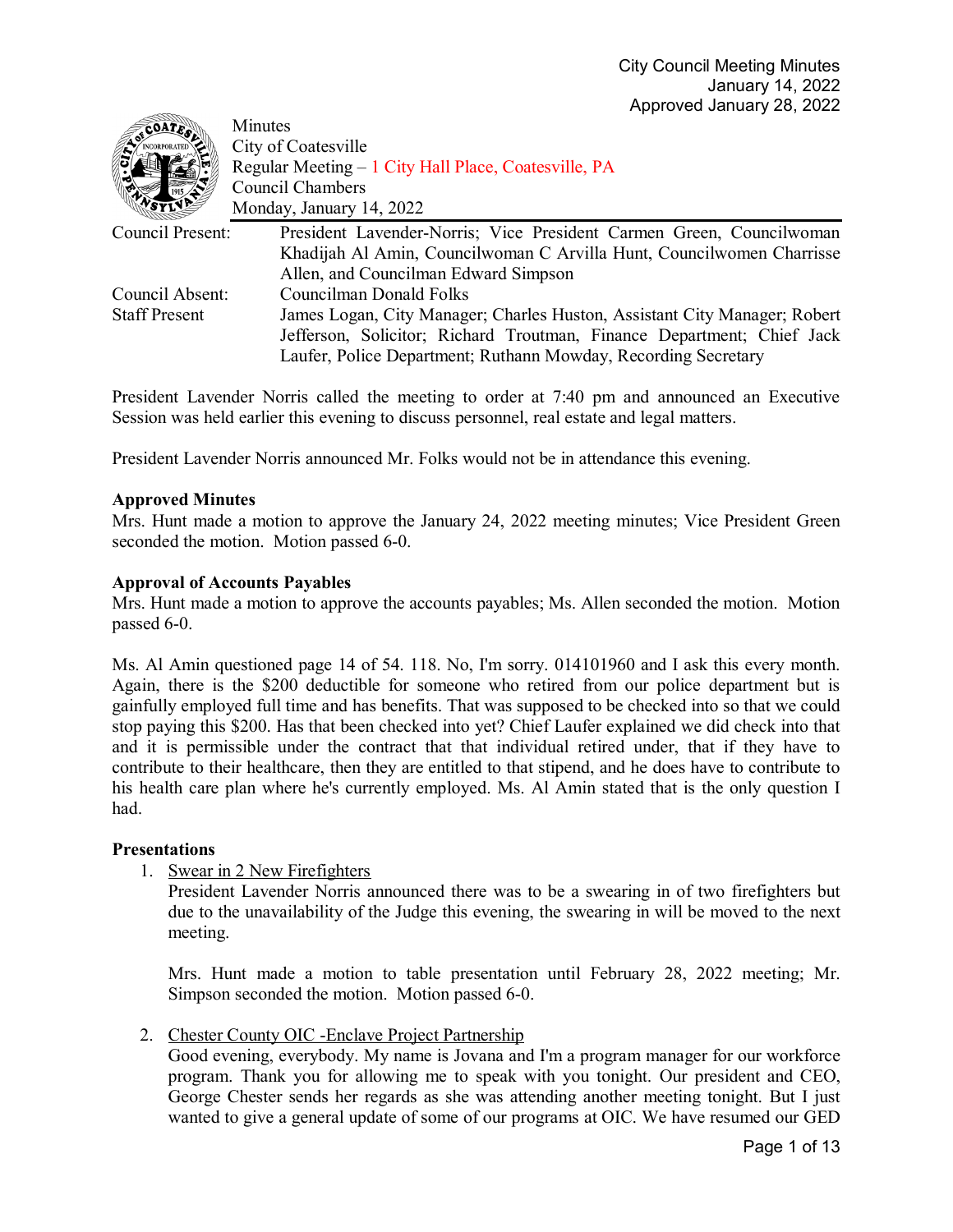and ESL classes on Tuesdays and Thursday evening from 6:00 to 9:00 p.m. at our building, so that's really exciting. But I'm really here to talk about our new program, which is the work on Cleave, and it's a partnership with Second Century Alliance. And then we also were awarded funding from the county, the Department of Community Development, that will run through the summer. So, it is a pilot program but we're really excited. We just launched the program today. And essentially, it's a paid ambassador program to focus on beautification of the city. So, with that, the emphasis is on cleaning up the park and some of the downtown areas. And then with the help of Ajene Livingston, he'll help us find other areas that might need some cleaning, also the public works have any recommendations. The participants will be out there, too. The program is 15 hours a week, and it's 5 weeks long. So, Monday, Tuesday and Wednesday, from 10:00 AM to 03:00 pm., they're either at OIC getting two hours of resource per day, or they'll be on the community cleaning up. And during those hours of resource, it's basically paid professional development. So, we'll have diversity training. We'll have team building from Paradise Farms. Once the weather breaks, we'll actually be able to go to the campus in Downingtown, so they'll do high risk courts and things like that. And the entire goal with the professional development is for them to build trust, communication, cooperation. And so a lot of employers struggle with said soft skills. And if you think about it, in our careers, most of us have the chance to get paid professional development. So, this is really what that is. It's helping them to connect with the people in the cohort. Our goal is to only have Coatesville residents or people who live in 19320. And currently, well, today we have eight participants and twelve have signed up. So that's really good. We're expecting two more to come tomorrow. So, we'll have a total of 10 in the cohort. And then at the end of the five weeks, on the sixth week, we'll have an opportunity fair, which we've been running those all throughout the year. We've had them at the New Life in Christ parking lot. And we'll welcome employers, but we'll also welcome other training programs to come in for those who might not be job-ready. Yeah. So today was day one, and then it will run for five weeks. So, Monday, Tuesday, Wednesday, they'll be with us. Thursday, they'll be able to pick up their sites and paycheck. And then they'll be back Monday, Tuesday, Wednesday. So that's how it will run the five weeks. So, at this time, there are no prerequisites or qualifications, as long as an individual is willing and able. We've been accepting people with backgrounds. Some people might even struggle with mental health, whatever it may be, but as long as they have a willing attitude and they're able to show up and learn and get to know people and they're willing to go outside and do the cleaning, they're eligible. So, we've been saying, "Go to our website. There's a registration form." We have a flyer out. They can text 19320, and then the case manager will call them and get them signed up for the program. So basically, we do go through an interview process to make sure they're a good fit, but there's not too many things that will disqualify them if they're willing.

### 3. Education Resolutions – Laurie Shannon Bailey

Ms. Shannon-Bailey introduced Ms. Sandra Miller who was on Zoom. She is the director of Advocacy for Education Voters, PA. She is here. She's going to open up with a few remarks on the importance of the resolution and how we got here. So, Sandra? MS. Miller thanked Ms. Shannon-Bailey and everyone for letting her have a few minutes of your time today. I'm involved with the group-- as you can see behind me. I work with Education Voters and another organization called Children First. You might be familiar with them they were the formerly PCCY organization. And we are working together to support the school funding lawsuit. This lawsuit was filed in 2014 and has finally made it to Commonwealth Court and started in November. And we are asking our school districts, our municipalities, and our counties and other organizations to support the lawsuit by passing a resolution that calls for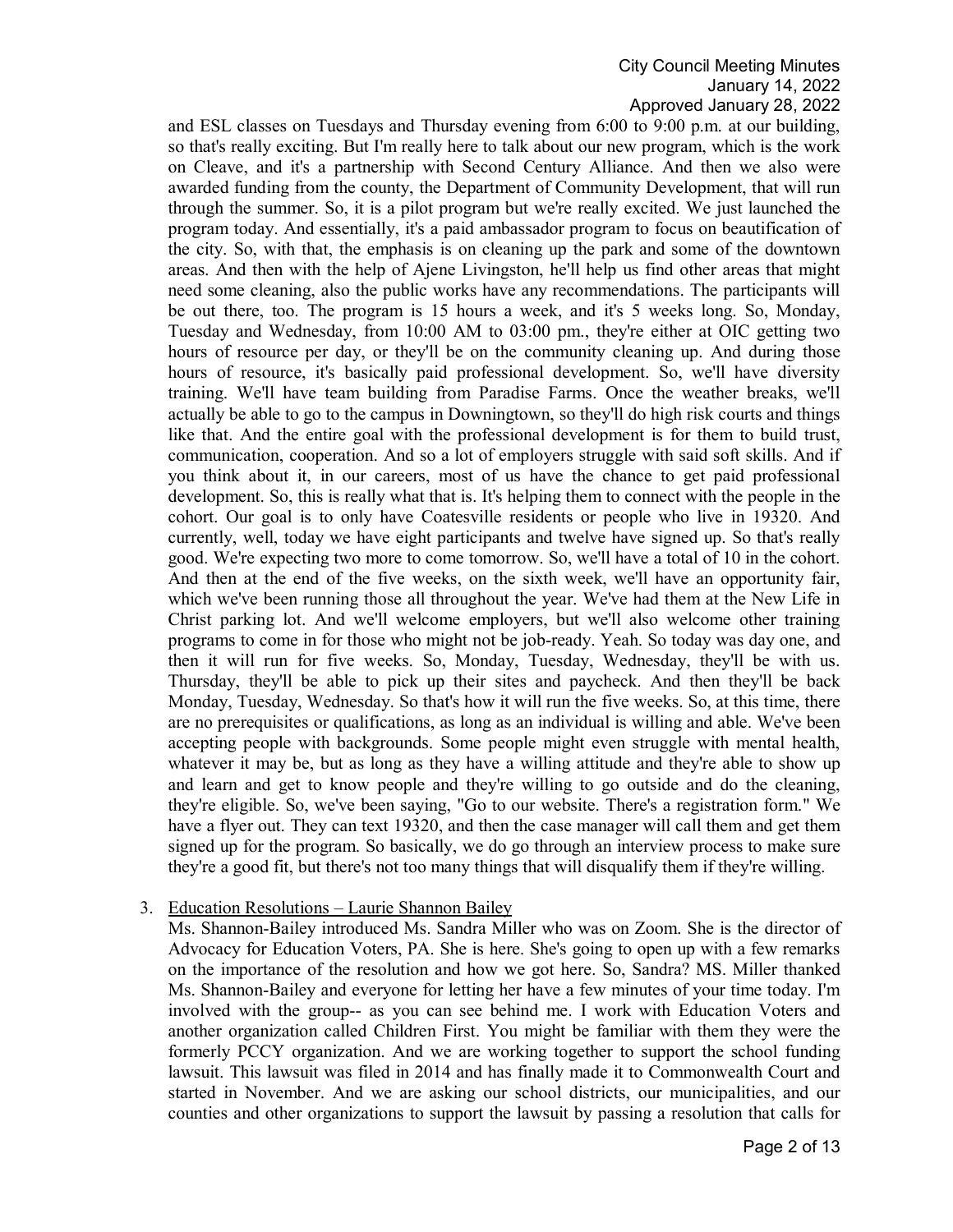the legislators to address the unconstitutionality of the school funding system in Pennsylvania. I'm here to provide you with any information that you might need. I believe that Laurie had shared with you the draft resolution and some material. And I have some background about the schools as needed. But I just wanted to thank you for understanding the importance of school funding and the importance of this resolution as we move forward with the lawsuit. Thank you. Ms. Shannon Bailey stated it's important to acknowledge some of the local people who are supporting the initiative. Arden Hunt, representing Committed to Coatesville, has been a strong supporter of all things with the school district. And so we're thankful for her. Robin Seagreaves is an admin for the Coatesville Community Area Parents, a relatively large private Facebook group. They are also very supportive. She could not be here tonight. They're strong parental and teachers' supporters, and they're very, very supportive of this initiative. Susan Spica is the Executive Director of Education Voters PA. and Tomea Sippio-Smith is with Children's First of Pennsylvania and Kenny Lewis is someone who has been a strong supporter in terms of wanting to understand the importance of the resolution and also providing a lot of support. I'd like to also give kudos and acknowledgement to the Coatesville Area School District. They passed a unanimous vote on Tuesday, the 8th of February. So, we should have their signed resolution-- maybe it's available now. But of course, they're very, very excited to support this initiative. And then also, Caln Township voted unanimously last Thursday evening. That would have been the 10th, I believe. Also, unanimous vote to pass the resolution. And then of course, tomorrow night, Valley Township, I will be presenting to their Board of Supervisors. And we hope to, at some point, get a positive result or signed resolution from them. I've also sent the resolution with supporting information to South Coatesville Borough leaders and haven't gotten the opportunity to do a presentation yet. But of course, I expect that invitation will come sooner than later. So tonight, really is an opportunity to entertain any questions that you all may have. Clearly, we are in desperate need of additional funding from Harrisburg. I don't have to talk to you all about the needs of a Coatesville School District. And so, I'll pause to see if you have any questions or if I can expound on any information so far.

Mrs. Hunt asked if there is a deadline. Ms. Shannon Bailey stated she didn't know if there was a deadline. The lawsuit is in full force. This week, we should expect the defense to rest their case, and then next week we'll have the plaintiffs continue, so it could go through the end of this month. It could go in the middle of March. Let me ask. Sandra, do you have a thought or any ideas or some comments to share about what you think the timing might be? Ms. Miller replied actually, it is proceeding as you had just described. There will be at least one week of rebuttal witnesses that we expect from the school's petitioners that are part of the case, and then we do have to have closing arguments. So as of right now, we believe that we will be into March for any future activity on the lawsuit at this stage. And then, actually, it could take several months before the judge will reach their verdict and that is a single judge that is hearing the case, and then we will proceed after that, depending on what the decision is. Ms. Al Amin stated I just wanted to say thank you for getting back to us with the decision of the school board. I was at that meeting when they said they would give you the decision next time. And Mr. Logan, I would like to ask, since Ms. Bailey has-- Ms. Shannon Bailey actually came to us before looking for our support, and we said that we couldn't until she received the support of the school board. Would it be possible for us to add it to the next agenda to vote on supporting this matter? Mr. Logan asked Ms. Al Amin if she was asking if we could put it on the agenda for our next meeting. Ms. Al Amin replied Yes, so that we can vote to support the matter, because when she came before us before, the school district had not made the decision, and there were council members that said they were in agreeance with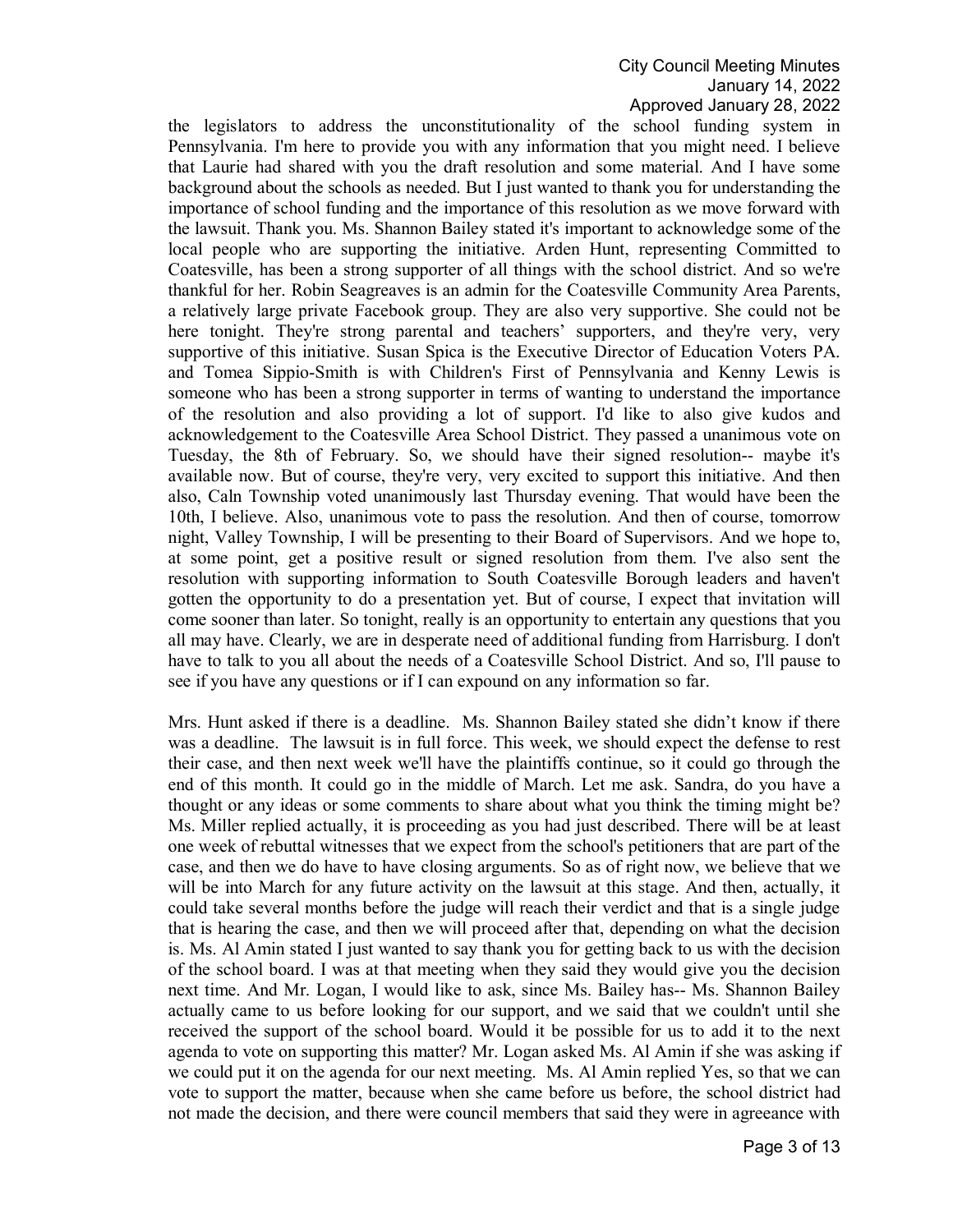it, but as a council, as a whole, collectively, we could not vote on it until the school board did. And so, I'm asking that now that the school board has voted unanimously and there's other municipalities that are voting in favor of this, could we please add it to the agenda so that Coatesville Council can take a vote and decide whether or not they're going to support it or not support it? I think because there'll be another hearing in March-- I think if we could do it on the second meeting in February, then whatever our outcome is, they would at least have it for the next hearing. Thank you. Ms. Shannon-Bailey stated I forgot to mention the League of Women Voters of Chester County. They informed me today that they will be signing the resolution. In addition to the league there's three other leagues, the League of Women Voters of Bucks County, and the League of Women Voters of Pittsburgh and a few other organizations and school districts, but I won't waste your time to go into those but thank you all so very much. I know that you're committed to this community and I know you're working very, very hard to make sure all residents, especially our vulnerable students and the school district as a whole is supported. So, thank you very much for the opportunity to come back again and to provide some additional information.

#### **Discussion Items**

# 1. Fireworks

Mr. Simpson stated he asked to have this put on the agenda. What I'm trying to figure out is I've looked through all the council minutes. I'm trying to figure out where we discuss this. I didn't see anything in the minutes. I went back the entire year to see where we discussed fireworks on New Year's Eve. Can anybody tell me when did we discuss that? President Lavender Norris explained it was discussed not particularly for New Year's Eve but it was definitely added to the budget for Fireworks. Mr. Simpson said for Unity Day. President Lavender Norris stated and because we did not have a Unity Day Celebration, we had fireworks at the end of the year. Mr. Simpson asked when did we discuss that having it at the end of the year? President Lavender Norris stated I don't know that we did. Mr. Simpson asked then how did it happen? President Lavender Norris stated the young man said he would do the fireworks and he did them. Mr. Simpson asked but we paid him correct? President Lavender Norris replied Yes, absolutely. Mr. Simpson asked Did we spend any money-- we spent money for something that we never discussed as a council? President Lavender Norris stated we discussed this during budget period. Mr. Simpson said I understand that, but that was for Unity Day. It was for Fireworks for Unity Day, and we do it every year. President Lavender Norris stated okay, so is it a problem that we had that the fireworks. Mr. Simpson stated it's not a problem that we had the fireworks. The problem is that the fireworks were discussed, I'm sure. When did anybody ever talk about having fireworks New Year's Eve? President Lavender Norris explained last year. Mr. Simpson said no, that's not the question. The question is not last year. President Lavender Norris replied nobody knows Ed. Mr. Simpson said So nobody knows. So we spent money having --an event without discussing it publicly or, even privately, even-- so, our--. Vice President Green stated the money was allocated. President Lavender Norris asked If I can just say we spend money on the Grand Prix that isn't allocated but there's not a problem. But we have fireworks and that's a problem. Mr. Simpson stated no, it's not the fireworks, I'm not upset that we had the fireworks. What I'm upset about was, on January 28th, I got an email saying that there's a private viewing to watch these fireworks. And I'm like, "What fireworks?" Vice President Green said no, it's not a private viewing to watch the fireworks. Mr. Simpson said well, that's what the email said. Vice President Green stated the fireworks are for the city, period. Mr. Simpson replied it said private viewing. President Lavender Norris said okay. Understand, the viewing was Mrs. Hunt, Mrs. Green, and Mrs. Lavender North put our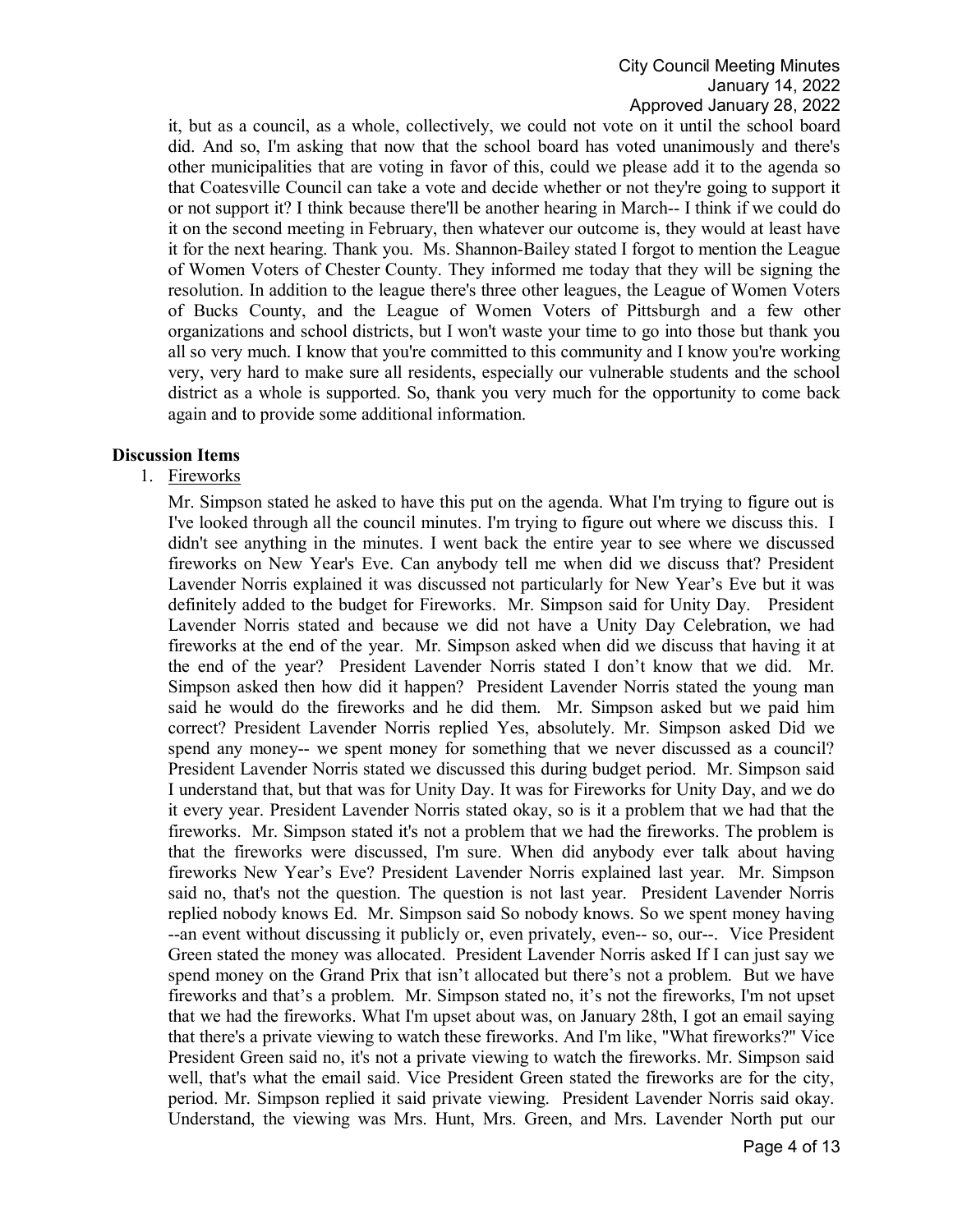monies together and requested to use a space in order to view the fireworks and have a little dinner while we're-- We put our monies together to do so. We didn't use city money for that. The fireworks were for the community. Mr. Simpson said I understand that. The question is: when did Council, as a governing body, discuss having fireworks on New Year's Eve? Vice President Green stated but we had already-- the money was already allocated and approved for fireworks. And then-- discussed having fireworks on New Year's Eve. We already have two bids for Unity Day, and they were both over \$10,000. So, when did we-- President Lavender Norris asked how much were the fireworks on Christmas Eve? Mr. Simpson replied \$8,500 or \$8,600 dollars. President Lavender-Norris stated less than what they were for Unity Day. Mr. Simpson stated the problem is, Council never discussed and approved having fireworks New Year's Eve. You guys got together. You discussed-- You discussed having it on New Year's Eve. President Lavender Norris asked who got together? Mr. Simpson said I'm assuming somebody had to get together. Mr. Logan, did you decide to have these fireworks on New Year's Eve on your own? Mr. Logan replied I had a discussion. Mr. Simpson said you had a discussion. Mr. Logan replied but I do have the-- I think I do have the authority to approve the fireworks. Mr. Simpson stated but you don't have the authority to do something that Council never discussed as a whole on having them on New Year's Eve. That's the end of my discussion. Mr. Simpson said I think it was a Sunshine Law violation and I'm going to pursue it, that's all. Vice President Green explained Council doesn't approve Special Events anyway. Mr. Simpson said I mean, when we spend money on it. I think we approve. Okay. Vice President Green stated we voted for the fireworks for Unity Day. The Unity Day committee voted. We had the authority. Mr. Simpson said so my point is, I-- my point is, I didn't see anything in the minutes that said-- Mr. Simpson said so my point is, I-- my point is, I didn't see anything in the minutes that said-- President Lavender Norris stated your point is very well taken, Mr. Simpson. Mr. Simpson said thank you, thank you, President Lavender Norris said please do as you feel as though you should to do. Vice President Green said if Mr. Logan has the authority, then it doesn't have to be approved. Mr. Simpson said Mr. Logan does not have the authority to spend money that Council does not approve. Vice President Green said Council approved the money. Mr. Simpson said Council approved the money for Unity Day. Vice President Green said you're saying we didn't approve the day. You're saying we didn't approve the day, but we approved the money. Mr. Simpson replied okay, so here's another question I have for you. So previously, in the past, there was a former Council member that put in a Right-to-Know and everybody was upset with her saying, "Why did you waste money putting in a Right-to-Know request? All you had to do was ask us, and we would happily provide it." Now I'm asking you, if you will provide me with your city emails from September through December, or do I have to put in a right-to-know request? President Lavender Norris stated do what you deem is necessary. Mr. Simpson asked right now, I'm asking you, will you provide me those? President Lavender Norris stated I don't have any. Mr. Simpson said all right, never mind. I'll put in a right-to-know request. Okay, thank you, that's all I have.

2. Mask Mandate

President Lavender Norris asked Mr. Simpson what about a mask mandate. Mr. Simpson replied I don't think there is one I know of. Ms. Al Amin stated this was actually something President Lavender Norris asked to be added last time. Remember when we talked about it, and you asked could it be added to the agenda for discussion? President Lavender Norris stated I know I asked to have it on, but I asked Mr. Simpson if he wanted to have some discussion. Ms. Al Amin said oh, I'm sorry. My misunderstanding. Excuse me. Mr. Simpson said I didn't ask her for it. President Lavender Norris said okay I asked to have the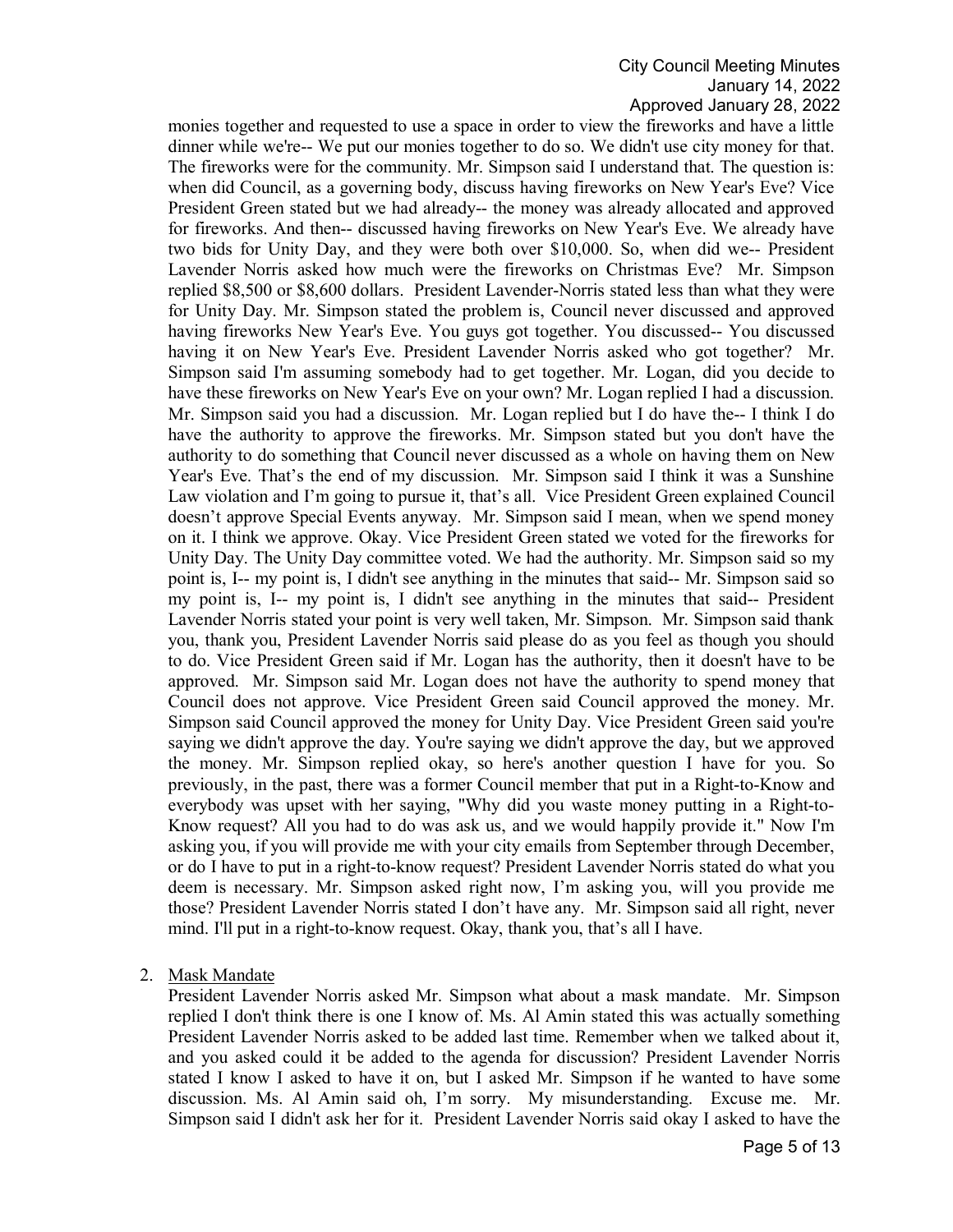mask mandate on the agenda for discussion because the numbers have been rising in the city with regard to the Omicron variant. And I just thought maybe it would be good for those that work in city hall and those that are visiting city hall to wear a mask to not only protect themselves but protect those that you come in contact with. That's why I asked to have it on for discussion. Any comments? Mr. Simpson and Mrs. Hunt said I agree. Vice President Green said I think that it better for safety. Because it's not about being vaccinated or not being vaccinated. It's just about the spread of the virus. I think that we should have a mask mandate. Ms. Al Amin stated I would say that I have to agree with you for multiple reasons because the numbers are rising. And even though they say the Omicron variant is much less severe than the Delta, it spreads a lot more rapidly. And actually, when this option became available that's actually why I'm on Zoom tonight because I'm one of the COVID paranoid folks so that's why I'm on Zoom. But I do agree that the mask should be worn because it keeps us safe, and it keeps the others around us safe. And if you look at some of the other offices that run even on a state level, the state reps have to stagger their staff. Appointments have to be made. You cannot just walk into the offices. And I don't know, I just think until we can get back into an area where cases are not extremely high for the protection of everybody that we should wear a mask.

## **Citizens Hearings – Regular Action Items Only (3 Minutes)**

There were no citizens' comments on regular action items at this time.

Vice President Green made a motion to close citizens hearings on regular action items only; Mrs. Hunt seconded the motion. Motion passed 6-0.

### **Regular Action Items**

1. Receive and consider a motion to accept a Resolution approving the termination of the Parking Lot Lease Agreement, dated March 19, 2012, by and between the Redevelopment Authority and the City of Coatesville, for the real property located in the City of Coatesville at 300 East Lincoln Highway (Tax Parcel 16-5-258).

Mr. Simpson made a motion to approve a Resolution approving the termination of the Parking Lot Lease Agreement, dated March 19, 2012, by and between the Redevelopment Authority and the City of Coatesville, for the real property located in the City of Coatesville at 300 East Lincoln Highway (Tax Parcel 16-5-258); Mrs. Hunt seconded the motion. Motion passed 6-0.

Mr. Logan explained this to terminate the lease agreement between the RDA and the City of Coatesville for the new investor for the Third Avenue launch. But again, basically, it's just to resolve the-- this resolution is for the termination of the parking lot agreement dated back in 2012 between the RDA and the City of Coatesville at Third Avenue, which is parcel number, for the record, 16.5.258.

2. Receive and consider motion to retain Gawthrop, Greenwood P.C. as City Solicitor represented by Robert Jefferson

Mrs. Hunt made a motion to retain Gawthrop, Greenwood P.C. as City Solicitor represented by Robert Jefferson; Vice President Green seconded the motion. Motion passed 4-1-1. Mr. Simpson was the dissenting vote and Ms. Al Amin abstained from the vote.

Ms. Al Amin made a motion to table. A motion was already on the table at the time. Ms. Al Amin said okay, so no one heard me say that I wanted to make the motion to table it. Vice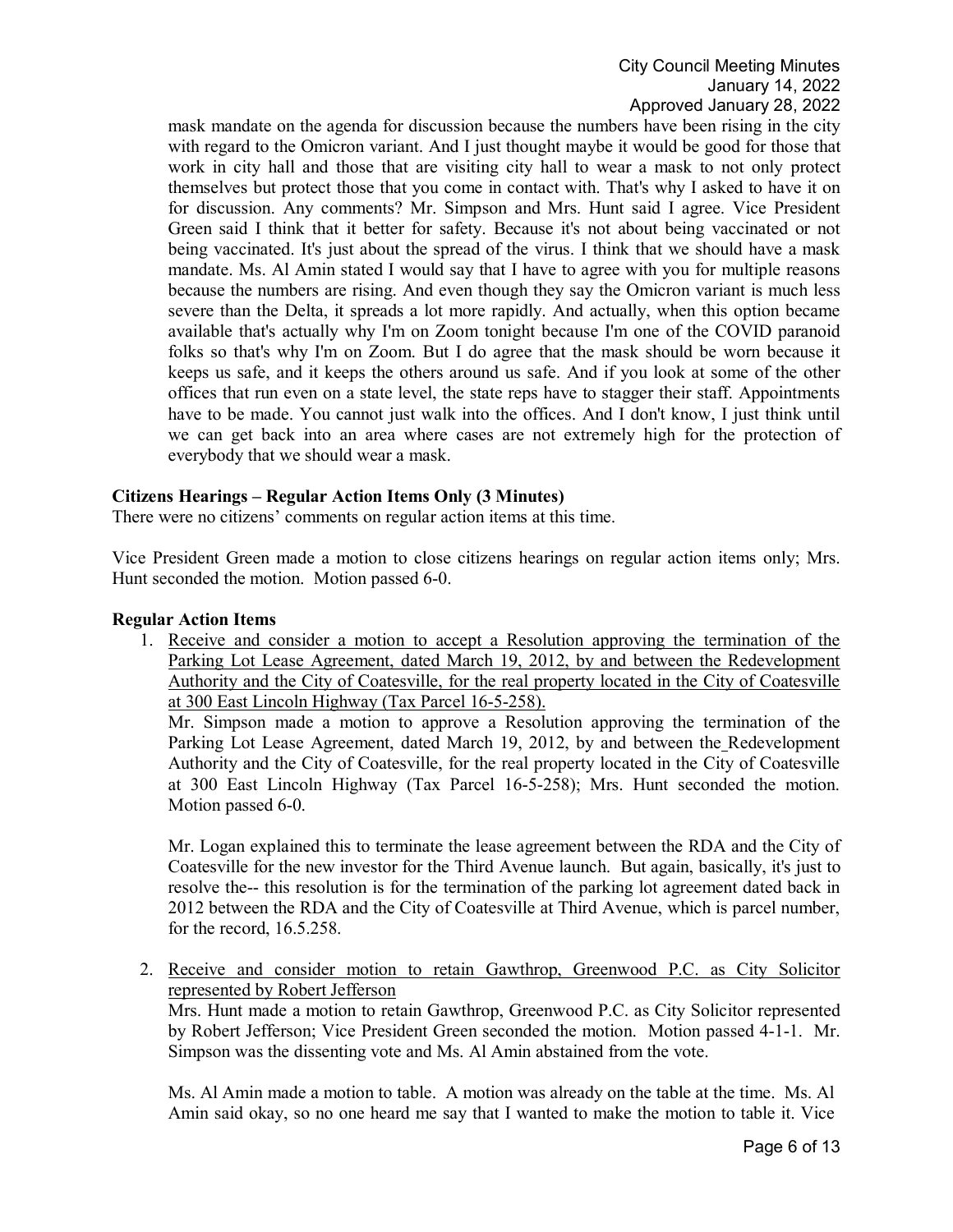President Green said it was made after a motion was made. Ms. Al Amin asked I said it afterwards? Vice President Green replied yes. Ms. Al Amin said okay. So, then I will make a comment. The reason I was asking for this to be tabled is because this was a personnel matter so council had collectively decided to put an RFP out for this. And we received some very, very impressive contracts. And we did not go through the process of interviewing any of those folks including the current solicitor that's sitting with us tonight. And the reason I asked for it to be tabled so that that process could have been completed and then a decision could have been made. Were we going to interview some of the applicants? Were we not? And then we could have voted on the solicitor that we wanted to retain. Mrs. Hunt said she would like to speak to the process of the RFP. We did decide together to go through the process of the RFP and we definitely feel we did do that. We went through the process of the RFP. We received packets of information from the different firms. We made all of those packets available to everyone or anyone that was interested in seeing it. As an individual council person, we all have a right to vote for this one and not vote for that one. And if you're interested in there, we still have that right as well. But all of the information for each firm was made available to each one of us. Those of us that wanted to look at them and review them, we had the opportunity to do so. And if we had questions or if we wanted to move forward, we said in that meeting that we would make a meeting available. But no one, from my understanding, none of us called in or requested to have an additional meeting on the RFP. So now we're at the position where we need to make a decision. And many times, when you're in a perfect world. When you have a major position such as this, oftentimes based on your resume and then the references that come along with it, is how you make your decision. After you contact those that sent the references to get a positive reference, then you make your decision. And I believe we've had that, and we have had a positive reference to continue with the law firm that we have, as well as the fact that we are in the middle of major projects that are going on in this city. And I think it would be detrimental to us if we took a sidetrack and decided to go with another corporation, as opposed to staying with the firm that has got us where we are now. So that's my opinion. But I do want to make sure that it's noted for the record that we did go through the RFP, and we made this information available to each council person that wished to receive it, the information was made available to us. Ms. Al Amin replied yes, the information was made available to us. Some council members refused to take the information, and yes, Mr. Verwey did recommend that we stay with his firm. Mr. Jefferson, how many municipalities, boroughs or cities have you been a solicitor for in the past? Mrs. Hunt said I don't think you have to answer that. I think we're going to far with this. President Lavender Norris stated yes, we are. Mr. Simpson You had a comment. Mr. Simpson stated I am the one that asked for the RFP and because I wasn't at the last meeting, that's my fault and I'm okay. My question is if what you're saying is true, MS. Green, is that it's the same law firm, it's just a different person working in that law firm? Then there's no need for us to even vote on this if they're already our solicitor. Vice President Green said yeah, I wasn't asking-- I did not vote if favor of sending out an RFP. Mr. Simpson asked but if we're retaining the same law firm and we already have an agreement with them, why would we do this right now? And if what you're saying is true, why did we put this on the agenda? President Lavender Norris said I'm going to tell you-- let me tell you why it's on the agenda. I asked Mr. Logan to put it on the agenda because it's been a month since the packets with regard to the RFP have been submitted to every and any council member that that wanted it. They were submitted. It's a month later. No questions, no comments, no requests have been made, and we're moving forward. We're not going to drag our feet. We're not going hold these things up. We have to continue moving forward. So, I, being one of the ones that said yes to committing to RFP, I was one of the ones that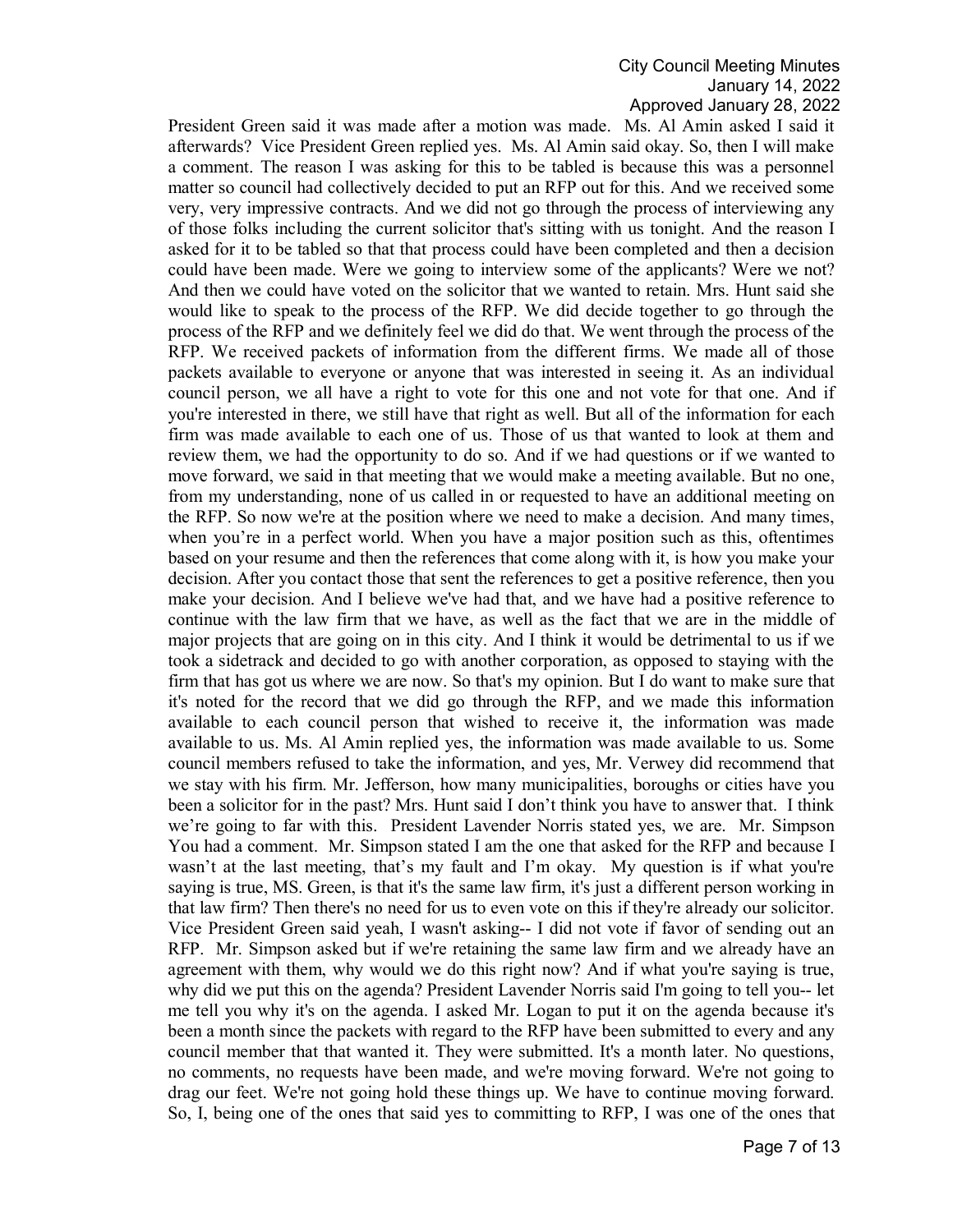said yes, let's submit. However, since we submitted, we received the resume, we had time to go over this. We had no response, no reply. Now we're at the point of either you say yes or you say no, for whatever reason, it's up to you. However, right now, I'm going to call for the question. Mr. Logan, call counsel, please Mrs. Hunt said I'm sorry, Madam President. I'm just asking what Mr. Simpson was saying. Since we are already engaged with the law firm, do we have to vote to maintain them, or do we just continue with them? President Lavender Norris responded this is more on the agenda, Ms. Hunt because there was question as to whether we'd continue on. This solidifies the fact that not only do we continue on, should we vote yes to it? Not only do we continue on, we voted again to say yes, we'd continue on.

Mrs. Hunt made a motion to close action items; Vie President Green seconded the motion. Motion passed 6-0.

#### **Reports**

1. Solicitor

Mr. Jefferson announced he provide a more detail attorney-client privileged report to Council. Since council's last meeting; I provided legal advice to the City regarding a potential amendment to the zoning ordinance; I worked on an assignment of a lease of a particular property; I attended the February 10, 2022 meeting of the Zoning Hearing Board; and I continue to work on an agreement of sale of a particular property.

2. City Manager

Mr. Logan announced in executive, I've brought a brief update on personnel and real estate. Say the city continues to move forward with new economic development projects like the train station, the sports complex, and the Third Avenue commercial building and parking lot. We are also making progress in the community development space here in the city with initiatives designed to help local entrepreneurs and small businesses scale up and get the proper tools required for success. We will lead a series of programs this year to attract more business and community development in the city. In addition to that, Palmer Park is entering its completion of phase two. This particular project and initiative is being led by Natural Land with the assistance from the Alliance for Health Equity. A new Pavilion and play area is currently underway. The Coatesville Community Center, you all know that a couple of weeks ago, CYI announced its bid to build a multi-purpose office for themselves or headquarters and Community Center across from Palmer Park. This building will reunite residents on the east end and throughout the City of Coatesville. So we're very excited about CYI and we hope folks will reach out to them and lend their support for this wonderful organization and enterprise. Additionally, our partner recreation commission is gearing up for a great year of youth-sponsored events and outdoor activities for our young people. This past Saturday, the Coatesville Parks and Rec in the City of Coatesville hosted its fourth annual pancake breakfast and book reading. Of course, due to COVID, it was a Zoom call, but we had about 48 viewers, including some outstanding young readers ranging from the ages of 6 to 17, and probably had a couple of plus ages in there too. A challenge pledge was offered at \$25 to support the 22 activities. That was answered with an estimated \$1,500 hundred dollars in response. I just want to take a moment to thank all those who were on the call that day. Thank you for your wonderful contribution and support and-- I'm in here, but it's Ajene Livingston, if you're listening. Thank you for putting on the wonderful program on Saturday say that we get recorded and we'll get that put out to all of the community in the coming days. Once again, congratulations to the Parks and Rec. And if you're interested in learning more about Parks and Rec, you can email info@coatesville.org. We'll take the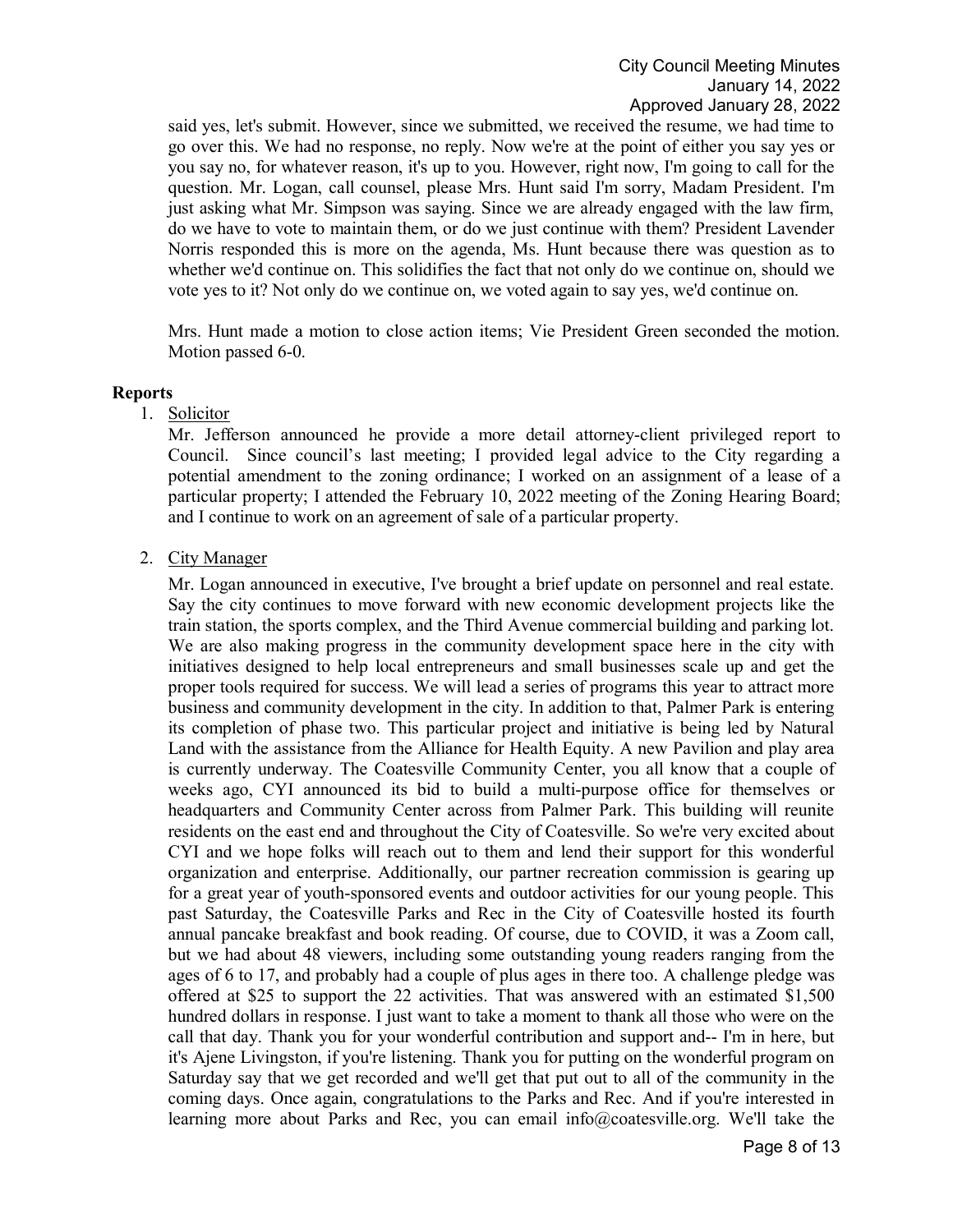emails and send them over to our new Parks and Recreation Chairperson, Ajene Livingston. The last bullet I have is function of Historical Commission teamed up with the city and tower. A couple of weeks ago we were asked to come in and pick up some artifacts from the hospital. Jeff Deacon, a chairperson for the Commission, went out. We met about 7:30, had a great morning, and we got some incredible artifacts from the hospital, including yearbooks, photographs. A lot of folks here in the community that may have been born there or just remember the hospital from back in the day. We are going to preserve a lot of the materials that we have. I will not tell you where they are because we've already had calls from people wanting photographs. But anyway, if you are interested in exploring the Coatesville history, this is a wonderful committee to join. Go to our website and put down on government and then click over to the City Board and Commission. It has the chairperson information there. And if you want to know more about it, again, just email us that info@coastesville.org and we'll get that information over. That concludes my report. Thank you.

## 3. Assistant City Manager

Mr. Huston started with the COVID update since it was a matter of discussion a few minutes ago. A lot of new information coming out. The CDC is asking people to continue masking indoor places. President Biden believes it's too soon to lower mandates. States are starting to selectively lower their own mandates. Pennsylvania is staying with CDC recommendations at this time. The county is seeing reduced cases, but are asking to continue mask and vax. All county offices are not mandatory. However, all the courts in Chester County are mandatory mask sites. City schools are staying with masking in class. The city right now will continue with its current protocol of all visitors will wear masks and staff will wear masks while traveling between offices and having meetings if possible. Numbers wise, the county remains in the highest class. Four weeks ago, the incident levels were about 900 per 100,000. This week it has fallen to just over 160 per. So, we have seen a drop off in county incident rates. Positivity in the testing has dropped from 27% to 10% in the same four-week period of time. So, Chester County is seeing a little bit of a rollback in Omicron. But no one is yet quite ready to release Chester County through the wilds of unvaxxed world. As of today, 99% of over 19-year old's, our recorded as at least having one vaccination. So that kind of is the quick COVID update. The codes team continues to review and process building permits. We have a number of projects out there, everything from large to small. So, stay tuned for some announcements coming along on new places that are putting the paperwork in potential, even potential hiring, because once they come to codes, we hear about them if they're ready to go, we get them out to the community, that there are potential jobs available within city limits. Public Works has our two new team members on board and out now, obviously was perfect timing with the weekend snow. In Public Works we've been working alongside, as you just heard about the OIC's work enclave, Jules and the team will be making sure they're available for the enclave as they do cleanups to become available with our pickup truck, and any other things they may need as far as trash bags and things like that. If you have any kind of dumping, we had some dumping this past week that we had to work with Eagle and with our team to pick up. If you see any dumping, please call Public Works as soon as possible so we can try and keep the city to that kind of bulk level clean. It was actually a very messy alley that required a little bit of work. If you have a trash concern, please call the main city hall number and report it to Miss Leibold. Rich has asked me to remind city residents and property owners that the tax bills have been mailed out, and the discount period ends March 31. So you got about six weeks to get in on those, so check your mailboxes. Also, the 2021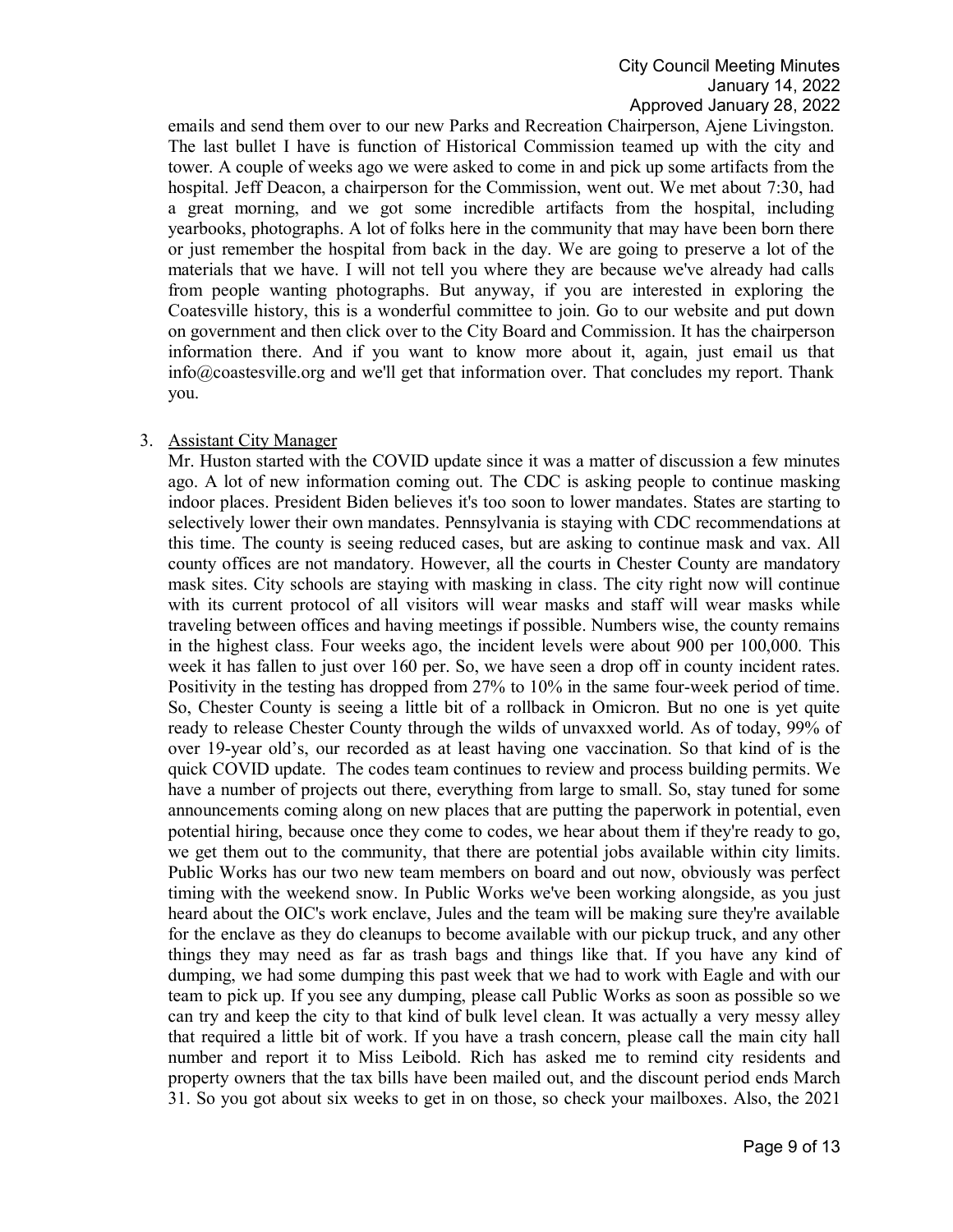solid waste fees are now delinquent, but can still be paid through 3-1 at city hall. So you've got two weeks there before we turn the accounts over for collection.

Mr. Logan added one more thing on feedback and on that would [inaudible] about COVID? This is not directly related to that or anything but about a week ago, Dr. Miles partnered with the Atkins Health Center and Memorial Community Service Center, and they put out relief packets. They gave relief packets to some of our schools here. And I just wanted to recognize him and the volunteers that helped, as well as the Atkins Center. And also it was the superintendent, Hannah, who welcomed the efforts to donate these COVID relief packets for the kids. So again, I just wanted to just kind of give a shout out to Dr. Miles and all the volunteers that help them go out, provide these packets for the kids, and it's just wonderful for them to do that. And that was all part of the MLK Day service.

### 4. Police Department

Chief Laufer announced the complete statistical packet is in the report tonight. Just a few of the highlights. We had 1750, 911 generated calls for service for the month of January, combined with our front desk calls for service was 2447, up from 2128 in December. In addition, just a couple of other highlights. So, we had two Narcan saves for January, seven car seat checks, and installation with car seats provided by our certified technicians. We continue with our youth aid panel. We had our first meeting of the youth aid panel with a youth before the panel in January, and we also had a second one here just this past month in February. So, we're excited to have that program up and running. Just once again, special thanks to the District Attorney's office who partnered with us and also Corporal Antonucci who's our YAP coordinator who's the youth coordinator Sergeant Ingemie was recently promoted to assistant team leader for Chester County Emergency Response Team. That's in recognition of his training and years of service to the Special Emergency Response Team for Chester County, where he's been given that leadership and command role with the team. So special recognition for Sergeant Ingemie. Also, we had two organized articles in the Daily Local in the first week of January and the second week of January. The first was our officer involvement in bus stops with our hat and glove distribution, which was very nicely covered by the Daily Local. And then the second one was our officer involvement in a student recognition and distributing a bike to a young student who was nominated by her school as being an exceptional and outstanding student. So that was also covered by the local relation to the community relations and PA's Task Force on Race. So, with our partnership with that, we've got some positive coverage for the city. Also, we have officer involvement in-- we went to the CCIU for Gordon Early Literacy Center right across the street here, and our officers presented a staff safety presentation for the teachers and for the staff there, very well received. They requested that we give an additional presentation for other members of the CCIU. So, we're working on that, and we appreciate the officers' efforts in putting that presentation together. And basically, it just was a safety presentation, what to do with an active shooter, what to do with different type of emergencies that might arise in the workplace. So, it was very well received. On a sad note, this would be the second month in a row where we participated in the funeral services for a retired member. Larry Cooper-- Corporal Cooper was the first one. Back in January, we talked about his passing, and then just this past month in February, Terry Alexander. Some of you may remember Sergeant Alexander. He worked here; retired after 23 years as a Sergeant. I believe he was an acting chief for a year, right here, in the city for the police department. And he then went on after 23 years with us. I think he did 17 additional years with the VA, and he retired as a Captain from the VA Police Department and Security Department. So sorry to see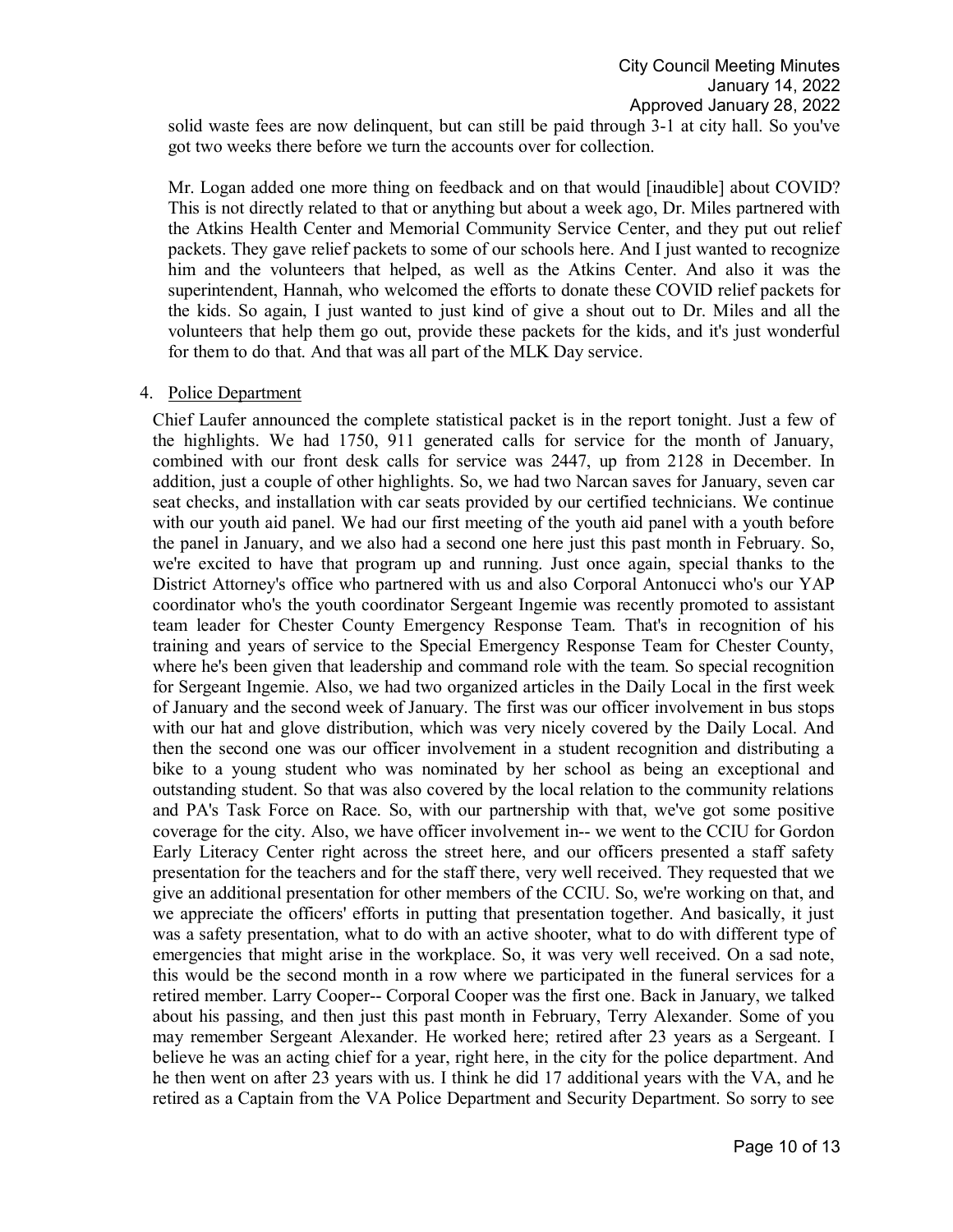him passing. The police department participated in the services and represented the city well in his funeral last Friday. And Madam President, that is my report unless there are any questions.

## **Citizens Hearings Non-Agenda Items Only (3 Minutes)**

Mardette Shockley

Ms. Shockley stated I'm coming here tonight to let you guys know that some-- well, actually, I want to second what Mr. Hudson said. The trash behind the 600 block of Olive Street is ridiculous. And how I know is because I own a property there and one of my tenants moved out. And for the last month, it's like trash hasn't even been picked up as far as bulk items. So, I was talking to one of the neighbors, and neighbors says, "Well, the reason it's not getting picked up is because they don't bring the trash trucks actually behind the properties. They just go on the two sides and not down the actual alley." So, I just want to let you guys know because the next thing you know, I'll probably be receiving a fine because trash isn't being picked up behind my property. So, if somebody can get in touch with them to let them know because I'm not sure who it may be that-- they need to come behind there and pick the trash up and the bulk items. Mr. Huston stated he will contact eagle and get on it.

Mrs. Hunt made a motion to close citizens hearings on non-agenda items only; Ms. Allen seconded the motion. Motion passed 6-0.

### **Special Events**

There are no special events at this time.

#### **Council Comments**

Mr. Simpson wished everyone a happy Valentines Day.

Mrs. Hunt wished everyone a good evening to everyone and also happy Valentine's Day to everyone that's here. And, Chief, thank you so much. We appreciate it. I want to say welcome to our new solicitor, but continuing on with the firm, we appreciate all that you're doing. And thank you so much for your service to us. Last time we had our meeting, I had asked the council about possibly putting an ad into the booklet for the new pastor that's coming in at Passtown and the deadline for that is this Friday. And I'm asking again because I do know firsthand that all of the surrounding municipalities have put ads in the booklet welcoming him into our community, and I really would like for us to be represented. We could do it personally, but I know the different municipalities are doing it. I'm just welcoming him here and he's already doing a lot of work in the entire area. So, I would like for us to possibly consider doing that, to welcome him to the areas. We are the city. I would really like to see us do that. We have to vote on that. The ads are 100 for full-page and 50 for half-page. I think we should do a full page. I really do. But again, I want to thank our staff chief, as always, do a great job. And just to piggyback on what you said about the police and the different funerals, your staff and your gentleman, they do an excellent job. They come to the funeral, they make the families feel so good and they come in for us. And it's just really a beauty to see how the department comes together at the time of need. And the families, they think so much of it. So I appreciate the way you handle that and come along with them take care of families. Thank you so much. That's it for today.

Ms. Allen wished everyone a good evening. Hope you enjoy your Valentine's evening and stay safe.

Ms. Al Amin thanked everybody for coming out. For those that celebrate, Happy Valentine's to all. I'd like to explain something to the public. I was just under the assumption that because we had discussed the RFP, that a follow-up discussion would have been added and it wasn't and that may be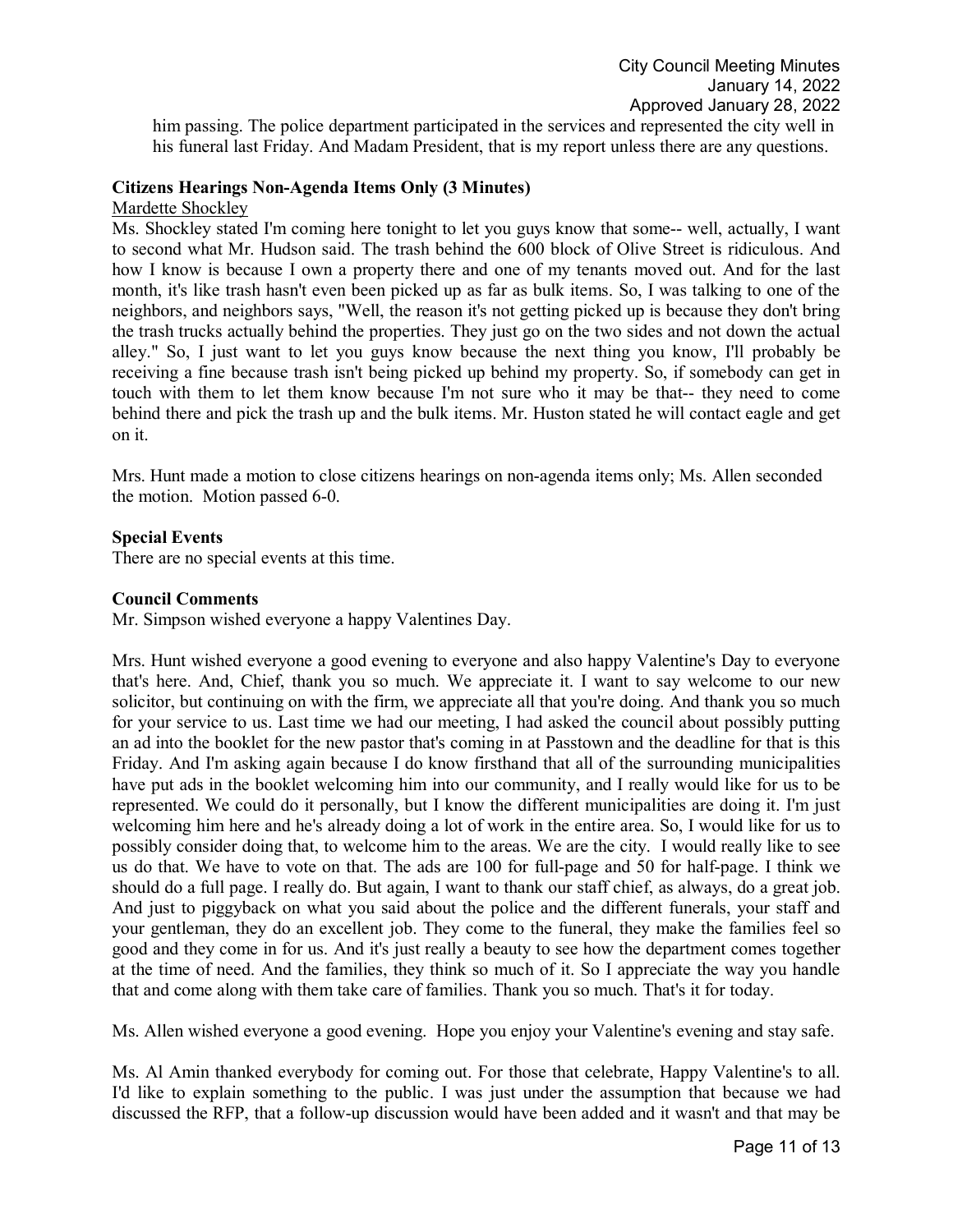my fault for not reaching out and saying add it. But I know when I first got on council many times in person and by email, I asked for things to be added to the agenda and it was always overlooked. Twice, I called Ruthann Mowday myself and had items added to the agenda. And twice a fellow colleague called Ruthann and had those items removed. When Mr. Simpson requested that the fireworks be added, it was overlooked. It wasn't until he asked for it in one of his closing comments that it was added to the agenda. So sometimes I think statements are made and they're not completely explained and sometimes things are not as simple as other council members make them appear to be. But again, I just want to thank everybody for coming and I hope you all have a great night.

Vice President Green thanked everyone for coming. Again, I am happy to hear that the reviews were good for Saturday. So sorry I missed it But I am going to get a chance to watch it. I just want to thank you for your commitment. Vincent Miles Jr. Had called me today. When they came out to the Scott school today to talk about safety. One of the things that the Assistant Principal talked to him about is speed bumps in front of the school. Now if I'm not mistaken I think they had been aware it before. But I'm not sure what happened to it. And also 15 mph signs, let me know if that's something that we could look at or do a study on. What they were looking at the front of school and one in the back. We were also talking about [inaudible]. So, I'm not sure what all this entails if you could reach out to the principal. We talked about this before. Chief stated this is the school district's responsibility to install-- they finish the installation and the maintenance. Vice President Green asked if Chief could follow up on this. Sometimes, we as council, we all took an oath for office, we all ran for seats in the office. So, we all have to take responsibility for how we do and what we don't do. One of the sad parts, sad thing is that if we're going to be the leader on passing something or trying to get something passed, you got to stay on top of it. It's nobody else's responsibility but ours to do something. So, I don't disrespect anybody's position, but I do believe in moving forward. And I just want to clarify. We just move forward. So again, I just thank everyone. Wish everyone a happy, happy Valentine's Day and have a safe

President Lavender Norris echoed on behalf of my colleagues, I thank you all for coming out. Ajene, the celebration was awesome. He was so gracious. We got to meet Mr. TC. He was just imploring people to read. Don't stop. Read. That was awesome. Thank you for that. Again, the students that read, they were amazing. They were amazing and I'm just excited about the direction of the Parks and Rec Department at this point. I'm excited to hear and see the people on the Zoom during the celebration allowed me to see that I'm not the only one that's excited. So, thank you for your leadership and for Mr. Bookman's leadership. Thank you both. To the staff, thank you so much. Rob, congratulations. Just keep doing what you've been doing because you've been doing a wonderful job. We don't agree all the time, but the good part about that is we're in the process of learning how to agree to disagree and keep us moving forward. That's what we're here for. That's what we're here to do. And by the grace of God, that's what we're going to do. We're going to keep moving forward. To my colleagues, thank you so much. Happy Valentine's Day. Chief you're the best. You shine! This is Valentine's Day and you made us feel special. And whoever the gentleman is on Zoom, we may have gotten his Valentine, too. He was smiling. Everybody, God bless you all. Thank you all for coming out. Thank you all for coming out virtually with us. We appreciate you. Don't stop coming. And again, look on our website, we have vacancies on our boards and commissions and we would love for them to be filled. Get involved, help us move. We want to go forward and we want you to go with us. So, let's lock arms and make it happen. Thank you so much. God bless and good night.

### **Adjournment**

Mrs. Hunt made a motion to adjourn the meeting at 9:15 pm; Vice President Green seconded the motion. Motion passed 6-0.